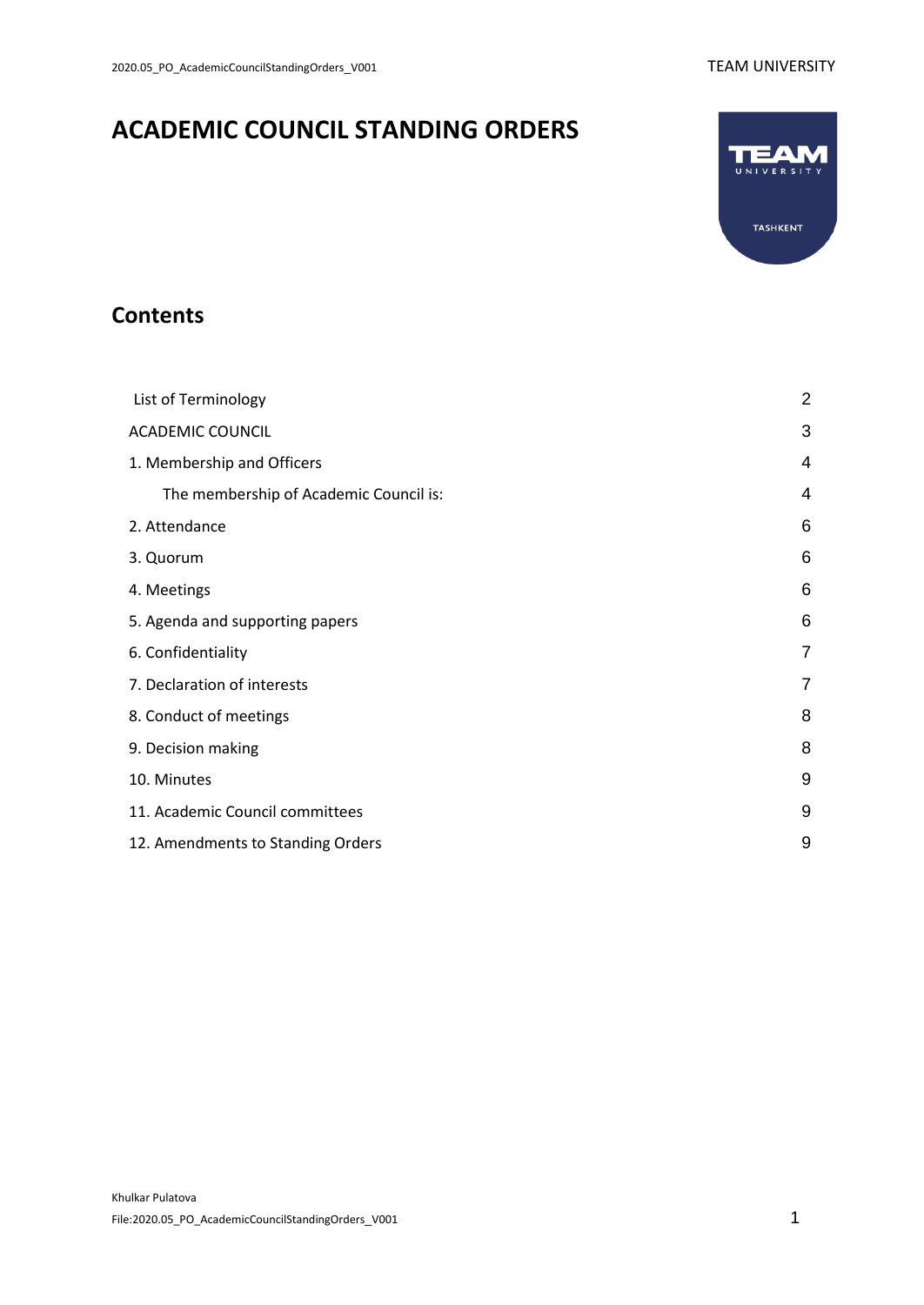#### <span id="page-1-0"></span>*List of Terminology*

- **Academic Council Standing Orders** the standard operating procedures explain the conduct and responsibilities of Academic Council and its committees and must be approved by the Board of Trustees.
- **Academic Council Committees** the system that provides a mechanism for the University community to participate in decisions that affect them.
- **Academic Council Standing Committees** are permanent bodies with no termination date, and they are involved with ongoing tasks such as curriculum review and financial management of the University.
- **Academic Council Ad hoc Committees**  are temporary and are formed in order to address a current project or campus initiative. Such committees are dissolved when the project or task is completed. Ad hoc committees may operate at the local unit or the university level.
- **A central register of interests-**is defined to be a record kept, usually by a governing body or a member reporting to the governing body, of financial or any other interests of its members. The register documents interests which may potentially unethically or unlawfully influence members' official duties.
- **Office of Strategic Governance (refers to the role of Secretary of the Board of Trustees)** assists the University to achieve its Vision and Mission through evidence based decisionmaking and a strategic approach to planning, quality and risk management.
- **Ordinances**  set out the rules for the conduct of the University's business. The Ordinances can be created, approved or amended by the Academic Council.
- **Statutes** set out the objects and powers of the University, and define the Statutory Officers, the Board of Trustees, Academic Council and the Executive Team. The Statutes may only be amended following a process of consultation by the Board of Trustees. Any amendments require the approval of the Board of Trustees. The Statutes give the power to the Academic Council to develop rules and laws that could be implemented in the University.
- **University Decree** is a foundation decree issued by the Cabinet of Ministers.

**Note:** The Format of the Academic Council Standing Orders policy was developed separately from the format of the Policy Content Checklist.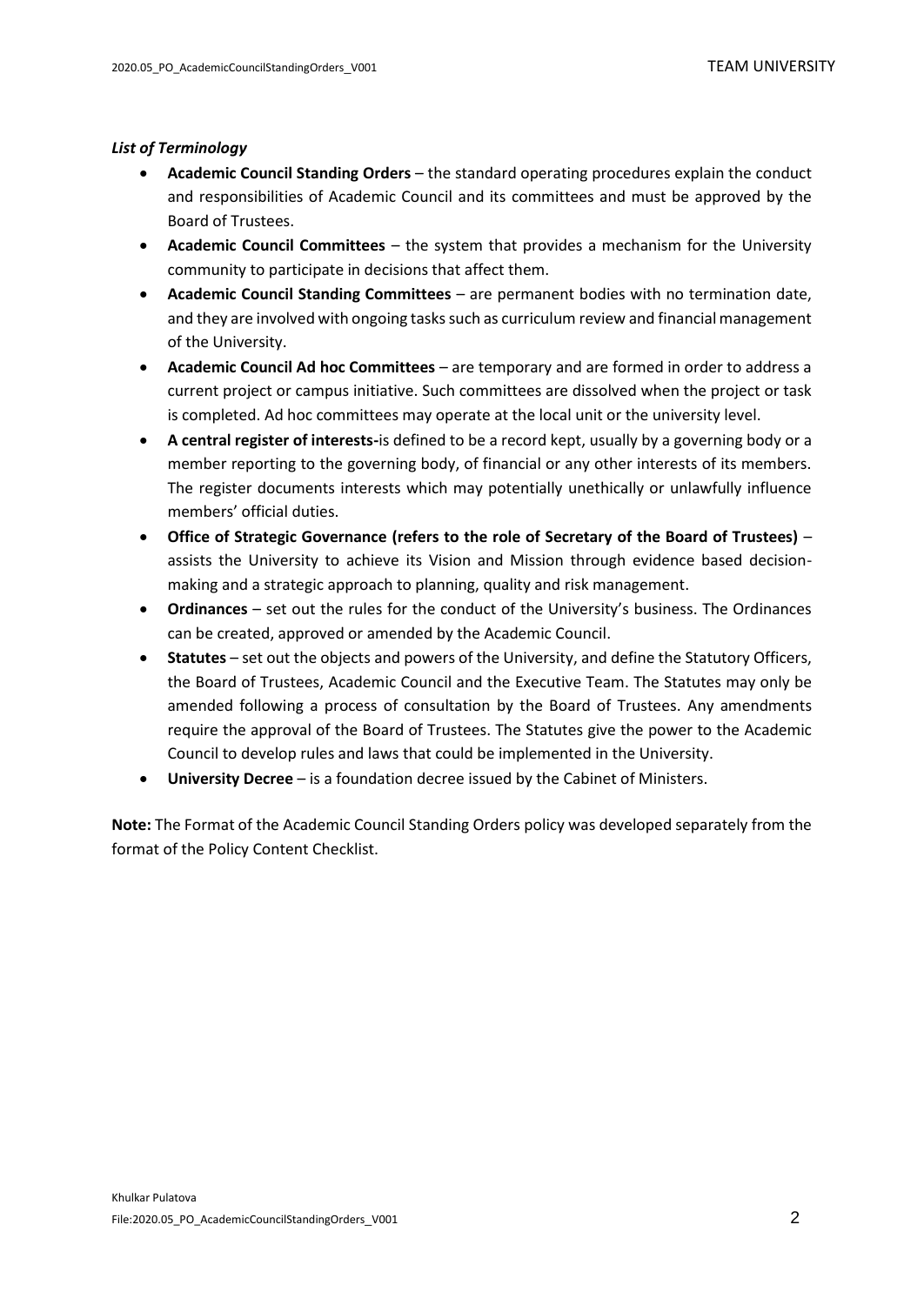#### <span id="page-2-0"></span>**ACADEMIC COUNCIL**

**Academic Council (AC)** is the highest academic authority in the university. Its authority is delegated to it by the Board of Trustees, to whom it sends reports.

Academic Council has ultimate responsibility for the operation of its subcommittees and faculties. Academic Council oversees the operation of these subcommittees, receives reports, and undertakes final scrutiny and approval of policy.

● Academic Council has executive responsibility for:

**a.** general issues relating to the research, scholarship, teaching and courses of the university, including criteria for the admission of students studying for an award; the appointment and removal of internal examiners; policies and procedures for assessment and examination of the academic performance of students studying for an award; the curriculum; academic standards and the validation and review of courses; and the procedures for the award of qualifications;

**b.** consideration of the development of the academic activities of the university and the provision of advice thereon to the Сhair and to the Board of Trustees;

**c.** provision of advice on such other matters as the Board of Trustees or the Chair may refer to the Academic Council.

To fulfill these responsibilities, Academic Council has the following terms of reference:

- 1. Academic Council is the University's supreme academic deliberative and decision-making body responsible for strategic oversight of all academic provision. As a result, Academic Council gives consideration to a broad range of issues that relate directly to the University's academic direction and focus.
- 2. To assist in meeting its obligations and responsibilities, Academic Council may establish such Standing committees, as it considers necessary to enable it to carry out its responsibilities. Within this structure, Academic Council is responsible for:

i) providing direction and guidance to its sub-committees and to the academic community on matters relating to teaching and learning, scholarship and research;

ii) approving University-level strategies and academic policies relating to teaching and learning, quality enhancement, scholarship, research and academic enterprise and ensuring that they are consonant with the University's mission and strategic plan;

iii) maintaining and enhancing academic standards, assuring the quality of academic provision and of students' learning opportunities, and ensuring that the curriculum offered through the University's named awards is appropriate, challenging and appropriate to the level of award offered, including through oversight of the annual monitoring process and outcomes, the course approval process, student complaints, and any relevant external measures;

iv) maintaining oversight of the academic portfolio offered by the University and, within the scope of the educational character and mission of the University as determined by the Board of Trustees, determining the content of that portfolio;

v) approving the University's academic and student regulations, ensuring that the regulatory frameworks are appropriate, comprehensive, fair and compliant with external expectations and legal requirements;

vi) oversight of the University's academic collaborations and partnerships, including the quality and suitability of learning opportunities offered to TEAM University students by partner organizations;

- vii) approving the University's admissions policy;
- viii) approving the awards which the University may validate and confer;
- ix) validating the University's programs of study;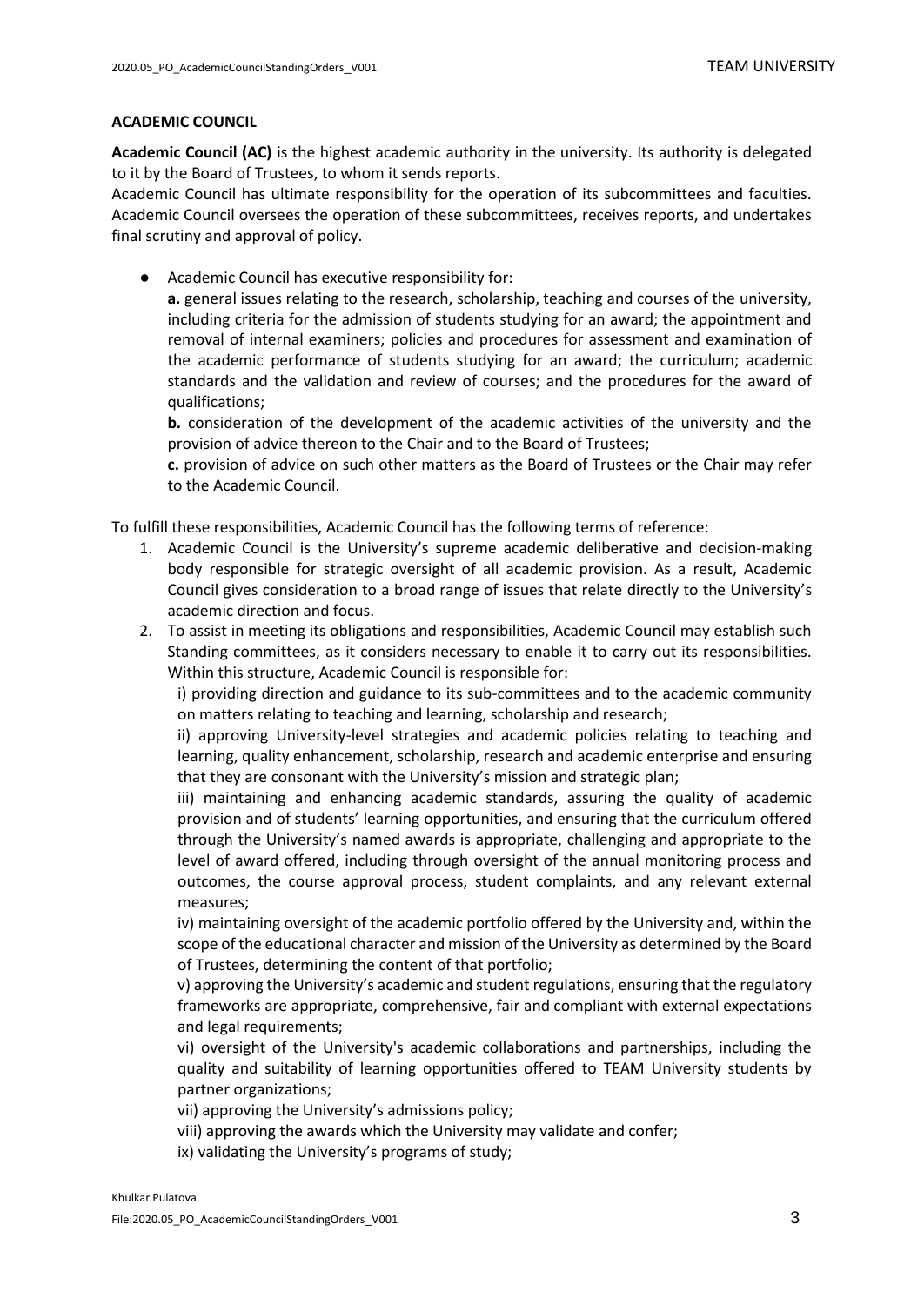x) the awarding to students of academic credit and the conferment upon students of academic awards of the University; \*

*\* these responsibilities may be delegated in full to a sub-committee of Academic Council.*

The standard operating procedures explain the conduct and responsibilities of Academic Council and its committees.

These standing orders set out how the TEAM University Academic Council and its Committees conduct their business and discharge their obligations. They apply to Academic Council and all its committees, sub-committees and other groups, unless the context provides otherwise.

The role and responsibilities of the Academic Council are set out in University Statutes.

#### <span id="page-3-0"></span>**1. Membership and Officers**

- 1.1. The membership of the Academic Council should consist of 21 person. Specifically, 60% of exofficio and 40% of elected/nominated members of Academic Council.
- 1.2. Academic Council members are appointed and re-appointed in accordance with the provisions of University Statutes and the appointment arrangements specified in the Academic Council.
- 1.3. Any Academic Council member who resigns during their term of office should submit their resignation in writing to the Chair of Academic Council.
- 1.4. Academic Council members are not members in any representative capacity and should exercise the responsibilities of Academic Council in the best interests of the University as a whole. They should abide by the principle of collective responsibility.

<span id="page-3-1"></span>**The membership of Academic Council is:**

| EX-OFFICIO (60%) |                                           |  |
|------------------|-------------------------------------------|--|
| Nº               | <b>Position</b>                           |  |
| $\mathbf{1}$ .   | Rector-Chair                              |  |
| 2.               | X-Deputy Chair                            |  |
| 3.               | Program Manager                           |  |
| 4.               | Deputy Rector Academic Administration     |  |
| 5.               | Deputy Rector Student Engagement          |  |
| 6.               | Deputy Rector Academic                    |  |
| 7.               | Head of Learning and Resources Centre     |  |
| 8.               | Head of Data Governance                   |  |
| 9.               | Head of Admission and Academic Registrar  |  |
| 10.              | Head of Quality Assurance and Enhancement |  |
|                  |                                           |  |

| <b>ELECTED/NOMINATED (40%)</b> |                 |                |  |
|--------------------------------|-----------------|----------------|--|
| <b>Academic staff</b>          |                 |                |  |
| N <sub>2</sub>                 | <b>Position</b> | Term of office |  |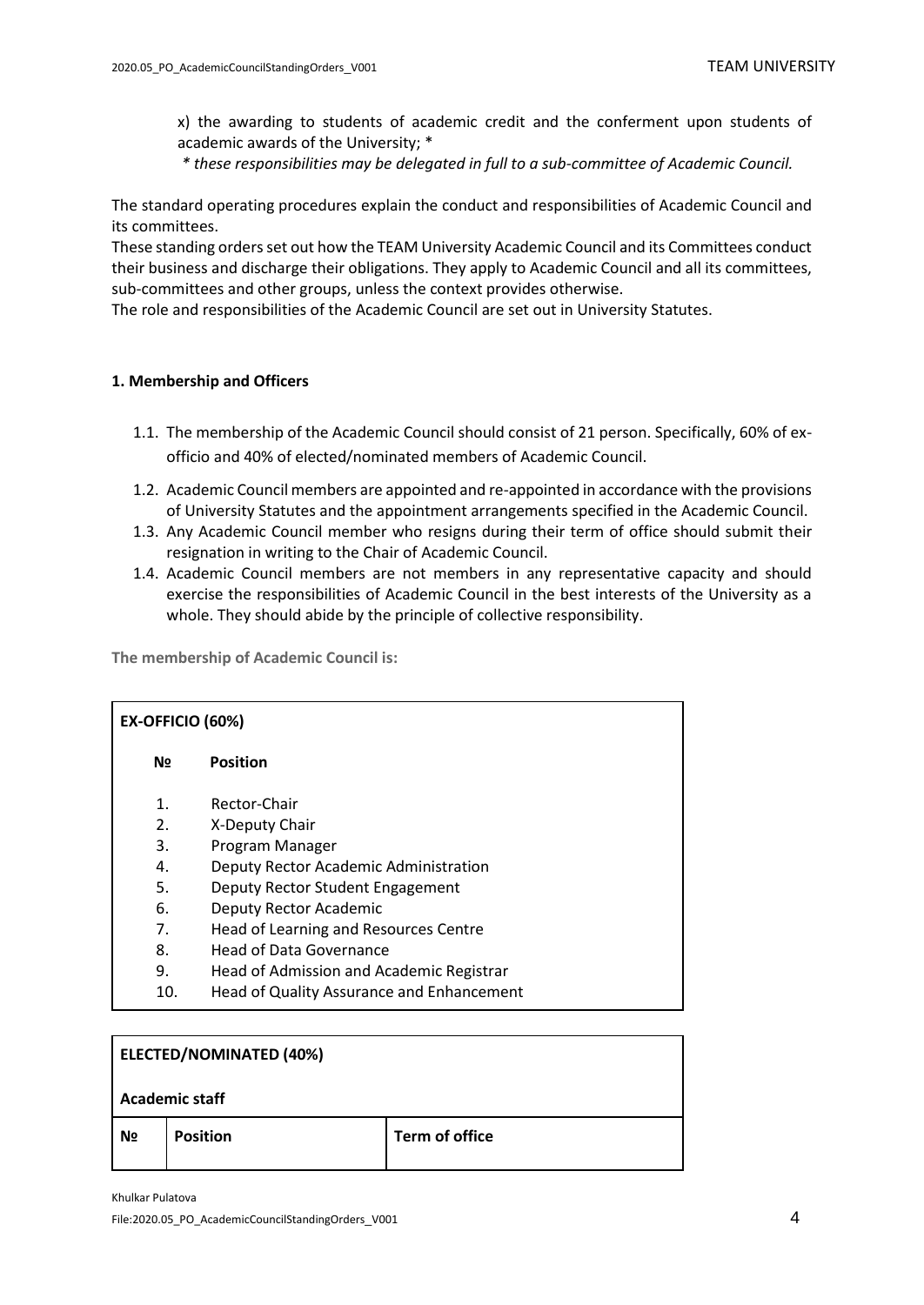| $\mathbf{1}$                | Academic                                                           | DD/MM/YEAR |  |  |
|-----------------------------|--------------------------------------------------------------------|------------|--|--|
| $\overline{2}$              | Academic                                                           | DD/MM/YEAR |  |  |
|                             |                                                                    |            |  |  |
|                             | Two currently registered students nominated by the Students' Union |            |  |  |
| $\mathbf{1}$                | <b>SU President</b>                                                | DD/MM/YEAR |  |  |
| $\overline{2}$              | Director of Academic Affairs                                       | DD/MM/YEAR |  |  |
|                             |                                                                    |            |  |  |
| <b>Administrative Staff</b> |                                                                    |            |  |  |
| 1                           |                                                                    |            |  |  |
| $\mathfrak z$               |                                                                    |            |  |  |

The membership of Academic Council with *full names* of members is attached to the Appendix 1.

### **Term of office:**

- Elected and nominated members will serve a term of office not exceeding three years commencing DD.MM.YEAR in the year of appointment and may serve a maximum of two consecutive terms of office.
- Nominated student members will automatically be resigned prior to the end of the term of office should the member no longer be a currently registered student of the University.

### *Ex-officio:*

- holding a position or membership due to the power or influence of one's office, and not by election or appointment.
- are members by virtue of their office in the University, e.g. Rector, Deputy Academic Administration, Deputy Academic Development, Deputy Student Engagement.

### *Elected/nominated member:*

● a member who is identified by an individual or group and nominated initially from the specified constituency.

### *Secretariat:*

● a member whose main role is to support the Chair in ensuring the smooth functioning of the Academic Council.

### **Responsibilities:**

- Ensuring meetings are effectively organised and minuted
- Maintaining effective records and administration
- Upholding the legal requirements of governing documents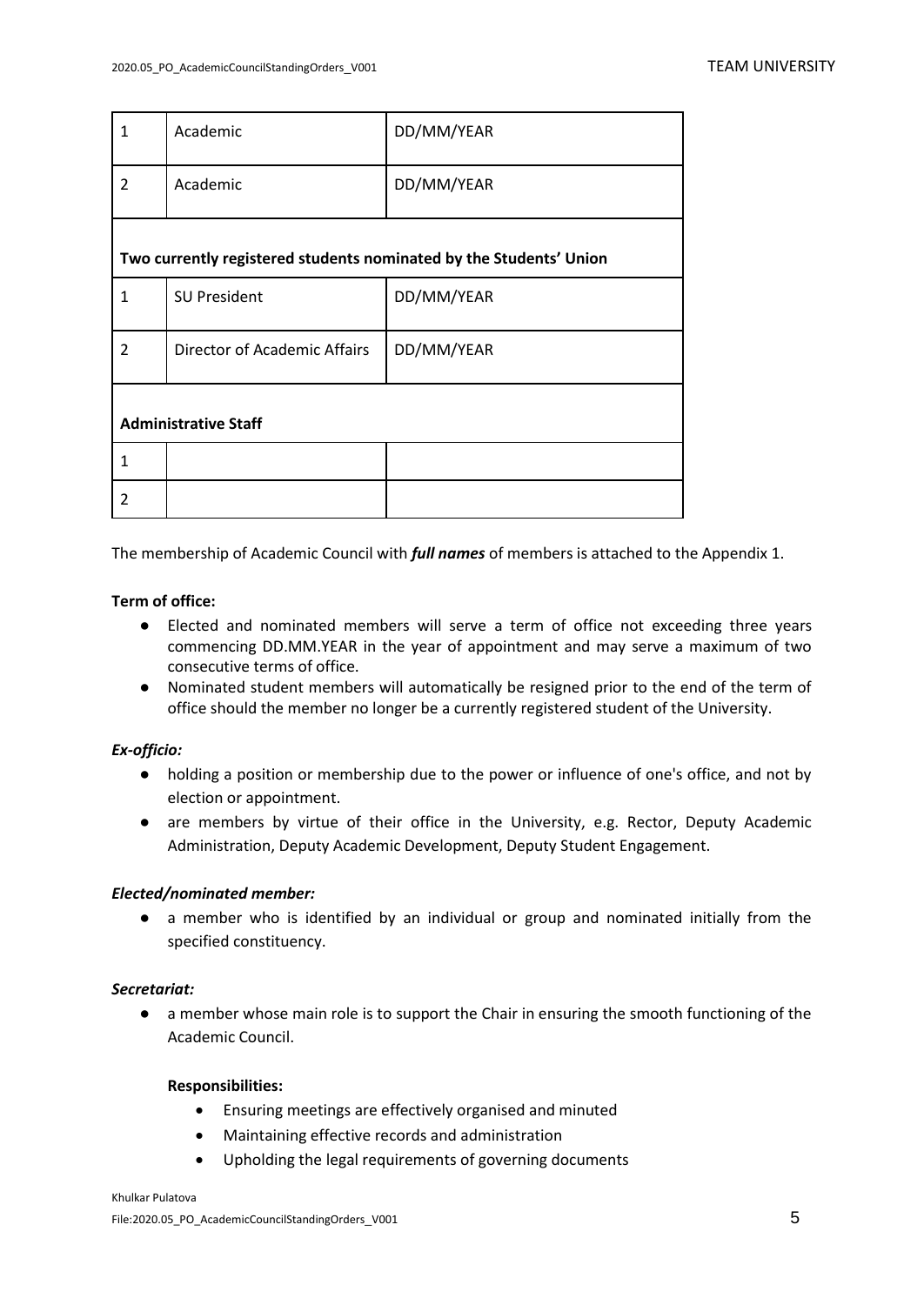• Communication and correspondence

#### <span id="page-5-0"></span>**2. Attendance**

- 2.1 In the absence of the Chair, the Deputy Chair will assure all the functions of the Chair, and in the absence of the Deputy Chair, Academic Council must elect a member to take that role.
- 2.2 Academic Council members should make every endeavor to attend all meetings of Academic Council. When they are unable to attend a meeting, their apologies should be submitted in advance to the Secretary together with any comments on the agenda so that these may be shared at Academic Council.
- 2.3 Attendance statistics will be published on an annual basis.
- 2.4 The failure of Academic Council member to attend any meetings of Academic Council or its committees for a period of six months will result in their automatic removal from Academic Council, unless mitigating circumstances have been approved by the Chair.
- 2.5 Academic Council members are normally expected in person however, exceptionally and at the Chair's discretion, may attend virtually, providing that sufficient notice has been given to allow appropriate arrangements to be put in place. Academic Council member attending in a virtual capacity will be deemed to have attended the meeting, will be counted in the quorum, and can vote. However, the minutes will record the nature of their attendance.
- 2.6 Attendance at all or part of Academic Council meeting for anyone other than Academic Council members, is by invitation only, subject to the approval of the Chair.

#### <span id="page-5-1"></span>**3. Quorum**

3.1 A quorum of Academic Council meeting should be a minimum of 2/3rd of the ex-officio, elected/nominated members, including the Chair or a Deputy Chair of the meeting. No decision shall be made unless at least fifty per cent of the members, whichever is the greater number, are present for the consideration of the relevant business. If the meeting becomes inquorate, no further decisions can be taken.

#### <span id="page-5-2"></span>**4. Meetings**

- 4.1 The Council should hold a minimum of four ordinary meetings per year, the dates for which are published before the start of the academic year.
- 4.2 Special meetings of Academic Council can be convened by the Chair, or on the formal signed request of a minimum of 40% of Academic Council members, to dispose of any urgent and unforeseen business that cannot wait until the next ordinary meeting of Academic Council.
- 4.3 Special meetings must take place no sooner than 48 hours and no longer than 14 days after notice of the meeting has been issued to Academic Council by the Secretary.
- 4.4 The Chair has the power to adjourn a meeting temporarily, or to another date. The reasons for doing so must be notified to Academic Council and recorded in the minutes.

#### <span id="page-5-3"></span>**5. Agenda and supporting papers**

5.1 The Secretary compiles the agenda for all meetings of Academic Council in conjunction with the Chair of Academic Council.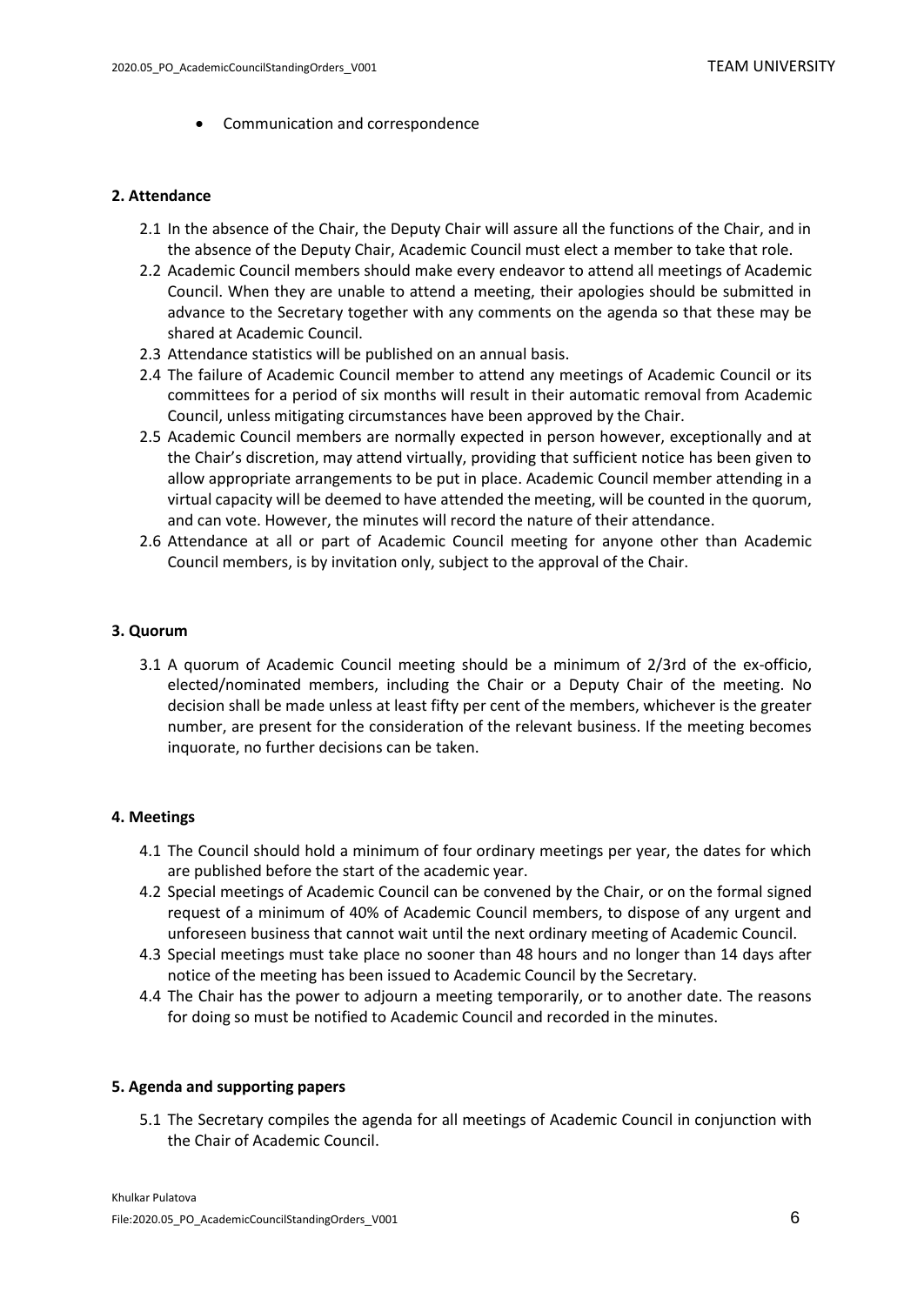- 5.2 The Secretary must issue a formal notice of an ordinary Academic Council meeting, along with an agenda and papers, no later than five days before the date of the meeting. The deadline for special meetings is 48 hours before the meeting.
- 5.3 Academic Council is "digital by default". All circulations will therefore be in electronic format, unless a request for a paper copy is submitted to the Academic Council no later than 14 days before the date of the meeting.
- 5.4 At each ordinary meeting, Academic Council will discuss a draft agenda for the next meeting.
- 5.5 The Chair has discretion over the inclusion of proposed items of business on the agenda, though must advise Academic Council of the basis for any decision for inclusion or rejection.
- 5.6 Meeting papers must be submitted to the Secretary no later than 7 days before the date of an ordinary meeting of Academic Council.
- 5.7 Any proposed policy should follow guidance for the preparation of Academic Council policies. The paper of **Policy Content Checklist Form** will act as a guidance.
- 5.8 No business can be considered at a special meeting except that which gives rise to the meeting and is specified within the notice of meeting issues by the Secretary. All other matters must be retained for consideration at the next ordinary meeting of Academic Council.

#### <span id="page-6-0"></span>**6. Confidentiality**

- 6.1 Academic Council operates on the principle of transparency, unless there is good reason to impose confidentiality.
- 6.2 Academic Council documents should NOT contain any confidential information.
- 6.3 Academic Council members are responsible for ensuring the secure storage of Council documents, whether in electronic or paper form.

### <span id="page-6-1"></span>**7. Declaration of interests**

- 7.1 The proper conduct of the business (paper needs to be developed and approved, the reference to the paper needs to be put) of the University requires that members of Academic Council and its committees should both act and be perceived to act impartially, and not be influenced in their role by any personal, social or business relationship.
- 7.2 Every Academic Council member must make a full declaration of interests to "to-do list" (need to specify the form of declaration and put reference) at the start of each academic year and must take responsibility for updating their declaration throughout the academic year, as appropriate.
- 7.3 A central register of interests must be maintained by the Office of Strategic Governance (Secretary of the Board of Trustees) and published on the website.
- 7.4 Academic Council members should decline to participate in any committee where there is a possibility that a conflict of interest (needs to be developed and approved, the reference needs to be put here) will arise on a regular basis.
- 7.5 Academic Council member with any direct or indirect personal or financial interest in any matter under discussion by Academic Council should declare that interest to the Chair at the earliest opportunity, either before or during the meeting. All such declarations must be recorded in the minutes by the Secretary.
- 7.6 By default, Academic Council members with an interest in a particular item of business should withdraw whilst that item is under consideration. Exceptionally, at the discretion of the Chair, they may remain to participate in the discussion but not to vote.
- 7.7 In the event of a decision taken by correspondence, Academic Council members with an interest in a particular item of business should not be counted amongst the responses.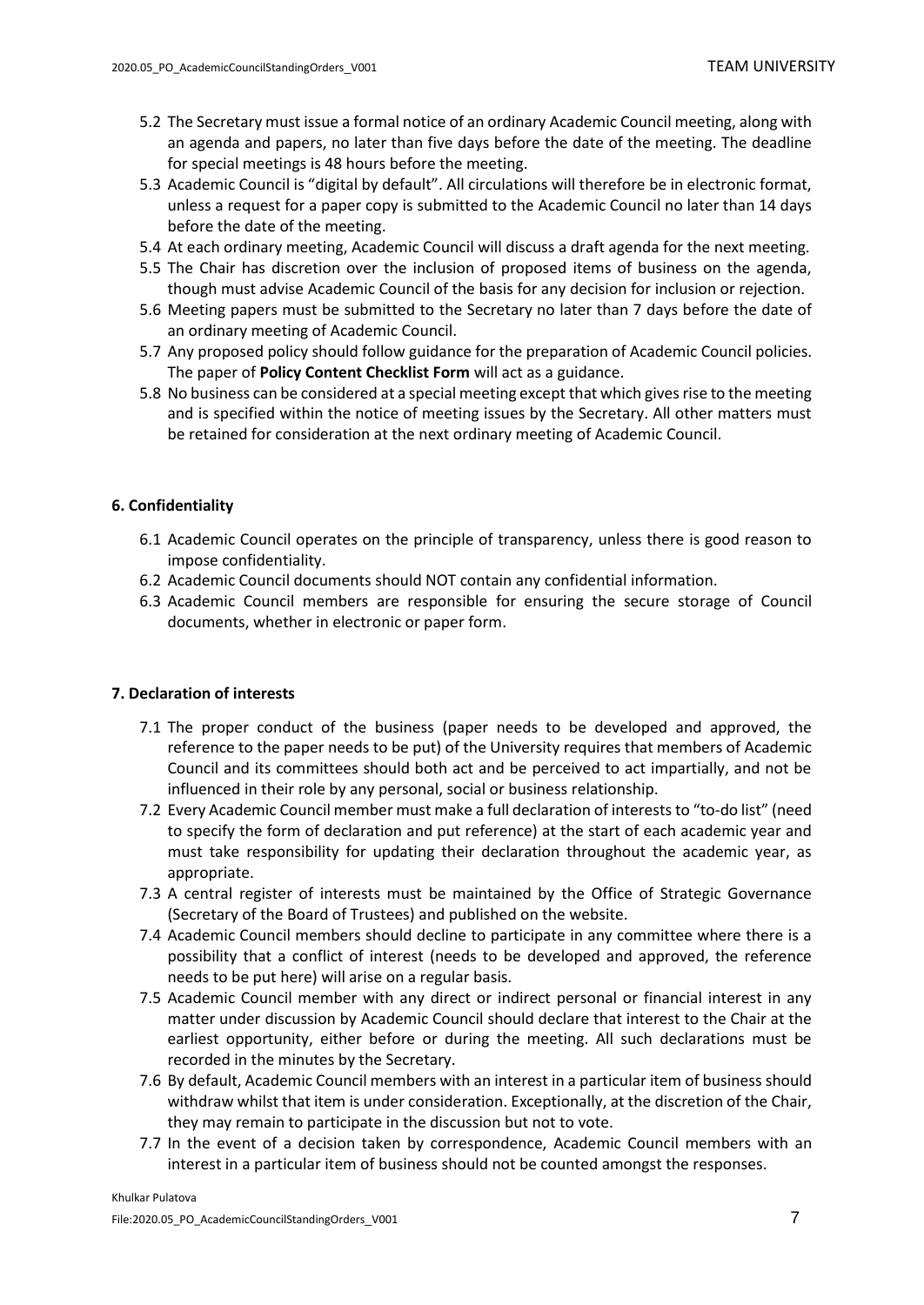#### <span id="page-7-0"></span>**8. Conduct of meetings**

- 8.1 Business will be taken in two sections: for decision-making and for note-taking. Items to note can be taken for discussion, at the Chair's discretion, provided that a request is submitted to the Secretary before the meeting.
- 8.2 The order for consideration can be varied, and items of substantive business deferred to a future meeting, with the consent of Academic Council.
- 8.3 Items can be taken without notice under "Any Other Business" at the discretion of the Chair.
- 8.4 Academic Council should proceed by consensus wherever possible, resorting to formal procedural mechanisms only when all other solutions have been exhausted.
- 8.5 The Chair has discretion to accept or reject for debate a formal motion, or an amendment to a formal motion, moved by Academic Council member, and to determine the order in which amendments and motions are taken. Proceedings on any amendments must be completed before any decision is taken on the substantive motion [as amended]. Where there is more than one motion, the motion under consideration must be disposed of before proceedings on any subsequent motions are embarked upon.
- 8.6 Members may raise a point of order on a perceived breach of Standing Orders; University Decree, Statutes and Ordinances, or common law, and are entitled to be heard immediately on that point. The ruling of the Chair on points of order is final.

#### <span id="page-7-1"></span>**9. Decision making**

- 9.1 Decisions should normally be made on the basis of consensus. A formal vote can be held where the Chair deems it appropriate, or if requested by Academic Council member.
- 9.2 Formal voting normally takes place by show of hands, with the Secretary acting as teller. Only Academic Council members can vote, unless they are precluded from doing so by a conflict of interest.
- 9.3 Voting is normally by simple majority of those present and voting with the Chair making a second or casting vote in case of equality of votes. Major changes, such as amendments to Decrees, require a two thirds majority.
- 9.4 The Secretary must record the number of votes cast for and against any proposition, and the number of abstentions, in the minutes of the meeting.
- 9.5 In exceptional cases, if an urgent decision of Academic Council is required between meetings, a decision can be taken electronically providing that all Academic Council members have been consulted, and a minimum of 2/3 have responded; the 2/3 members must include the Chair or Deputy Chair of Academic Council. The Secretary is responsible for the conduct of any decisions taken by correspondence, including keeping accurate records, and reporting the decision to the subsequent meeting of Academic Council.
- 9.6 Under exceptional circumstances, and where there is insufficient time for a decision to be taken by electronic correspondence, an urgent decision can be taken between meetings by the Chair of Academic Council and either the Deputy Chair of Academic Council or the Treasurer. Wherever possible, it is preferable that the authority to take such a decision is delegated by Academic Council in advance by means of a decision taken at Academic Council meeting. The Chair of Academic Council is responsible for the conduct of any decisions taken in this way, including keeping accurate records of both the decision and the reason why this procedure was used, and for reporting the decision to the subsequent meeting of Academic Council.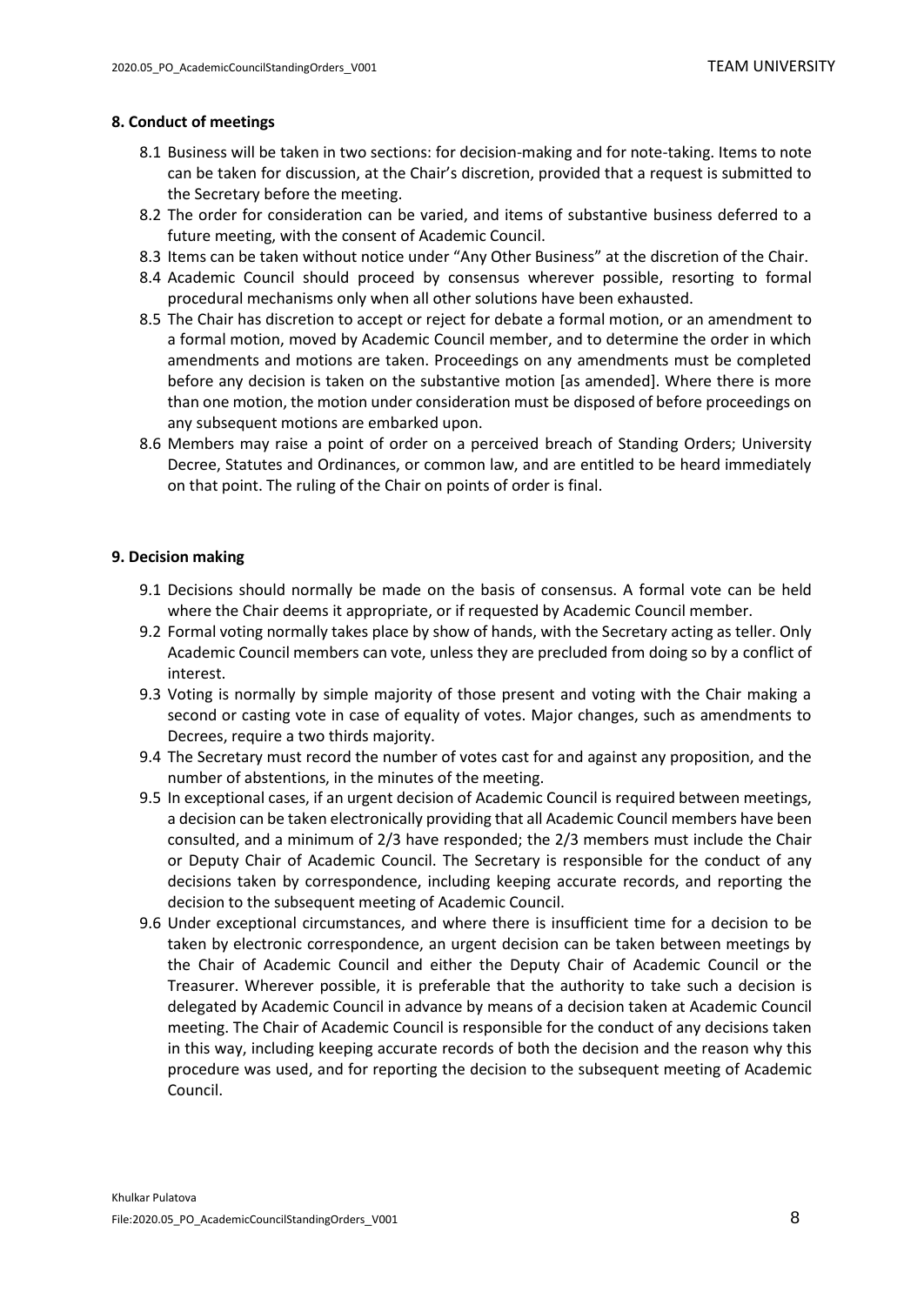#### <span id="page-8-0"></span>**10. Minutes**

- 10.1 The Secretary is responsible for the recording of the minutes of proceedings of all formal meetings of Academic Council.
- 10.2 Minutes of Academic Council meetings must be approved by the Chair of Academic Council before being circulated to Academic Council. The minutes must then be approved [as amended] by Academic Council at the subsequent meeting as a true and accurate record.
- 10.3 Minutes are published on the Academic Council's website as soon as practicable after they have been approved by Academic Council, with redactions made under criteria set out in the Academic Council minutes: publication framework, which is also published on the Academic Council website.

#### <span id="page-8-1"></span>**11. Academic Council Committees**

- 11.1Academic Council may appoint such Standing and Ad-Hoc Committees and Working Groups for such purposes and with such powers as it sees fit and may appoint persons who are not Academic Council members to them as appropriate.
- 11.2 The delegation of powers to Academic Council committees is provided by the Academic Council. Any further delegation, to the sub-committee of any Academic Council committee, or to its Chair, is subject to the approval by Academic Council.
- 11.3 The functioning and terms of membership of Academic Council committees is set out in their Terms of Reference, any alteration to which should be submitted to Academic Council for approval.
- 11.4**Academic Council Committees of TEAM University** are as follows:
- **Validation Committee** is a committee which safeguards that a new program is academically viable, that academic standards have been appropriately defined, and that all students are offered the best opportunity to learn. It is about assuring quality, promoting best practice, and adding value by enhancing the quality of the new program.
- **Admission Board** governance structure, which formally approves the admission decision. Admission Board reports to the Academic Council. (see Admissions Management Structure Policy)
- **a) Admission Working Group** governance structure, which aims to review the admission process holistically to make sure it is transparent, serves the mission and vision of TEAM; that decisions made by TEAM in relation to admission are data driven, admission team is guided and instructed through a robust and collective decision-making process, and stakeholders are involved in admission process. Admission Working Group reports to the Admission Board. (see Admissions Management Structure Policy)

#### <span id="page-8-2"></span>**12. Amendments to Standing Orders**

- 12.1 Amendments to Standing Orders can be made by a simple majority of Council members.
- 12.2 Amendments to Standing Orders do not take effect until the conclusion of the meeting at which the decision to amend them was taken.
- 12.3 The Standing Orders should be considered by Academic Council at its first ordinary meeting of each new academic year.

**Owner:** Khulkar Pulatova **Date of development:** 21.04.2020